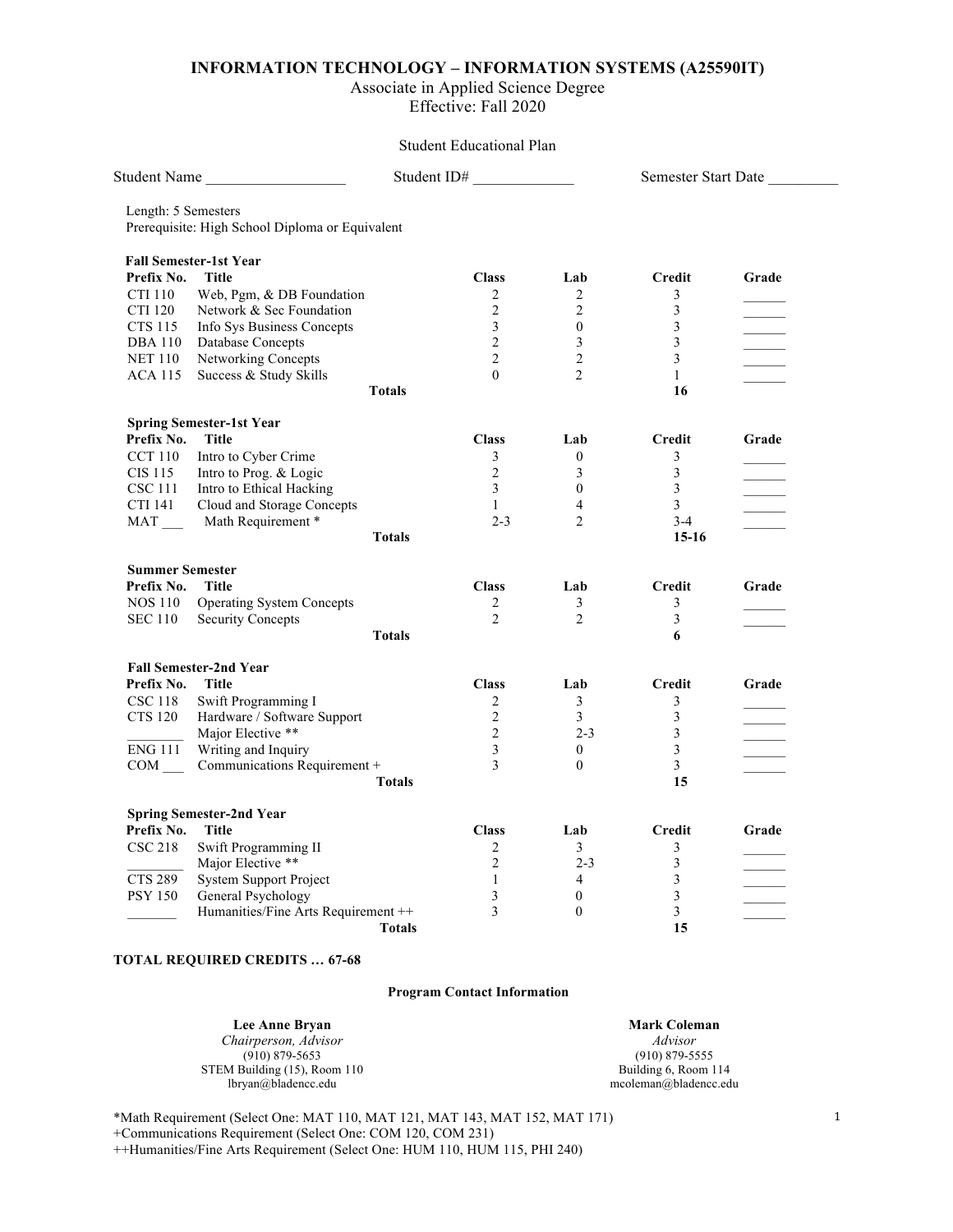## **INFORMATION TECHNOLOGY – INFORMATION SYSTEMS (25590IT)**

|                | <b>** Major Elective Courses For AAS Degree</b> |              |     |        |       |  |
|----------------|-------------------------------------------------|--------------|-----|--------|-------|--|
| Prefix No.     | Title                                           | <b>Class</b> | Lab | Credit | Grade |  |
| CCT 285        | Trends in Cyber Crime                           |              |     |        |       |  |
| CSC 134        | $C++$ Programming                               |              |     |        |       |  |
|                | $\text{CSC } 234$ Advanced C++ Programming      |              |     |        |       |  |
| <b>CTS 130</b> | Spreadsheet                                     |              |     |        |       |  |
|                | DBA 120 Database Programming I                  |              |     |        |       |  |
| <b>NOS 230</b> | Windows Admin I                                 |              |     |        |       |  |
|                | WEB 182 PHP Programming                         |              |     |        |       |  |
| <b>WEB 210</b> | Web Design                                      |              |     |        |       |  |

## **DIPLOMA (D25590)**

| <b>Fall Semester-1st Year</b> |                                     |                  |          |               |       |
|-------------------------------|-------------------------------------|------------------|----------|---------------|-------|
| Prefix No.                    | Title                               | <b>Class</b>     | Lab      | Credit        | Grade |
| CTI 110                       | Web, Pgm, & DB Foundation           | 2                | 2        | 3             |       |
| <b>CTI 120</b>                | Network & Sec Foundation            | $\overline{2}$   | 2        | 3             |       |
| <b>CTS 115</b>                | Info Sys Business Concepts          | 3                |          | 3             |       |
| <b>DBA</b> 110                | Database Concepts                   | $\overline{2}$   |          | 3             |       |
| NET 110                       | Networking Concepts                 | $\overline{2}$   | 2        | 3             |       |
| <b>COM</b>                    | Communications Requirement +        | 3                | $\Omega$ | 3             |       |
| ACA 115                       | Success & Study Skills              | $\boldsymbol{0}$ |          |               |       |
|                               | <b>Totals</b>                       |                  |          | 19            |       |
|                               | <b>Spring Semester-1st Year</b>     |                  |          |               |       |
| Prefix No.                    | <b>Title</b>                        | <b>Class</b>     | Lab      | <b>Credit</b> | Grade |
| <b>CCT 110</b>                | Intro to Cyber Crime                | 3                | $\theta$ | 3             |       |
| CIS 115                       | Intro to Prog. & Logic              | 2                |          | 3             |       |
| <b>CSC 111</b>                | Intro to Ethical Hacking            | 3                |          | 3             |       |
| CTI 141                       | Cloud and Storage Concepts          |                  |          | 3             |       |
|                               | Humanities/Fine Arts Requirement ++ | 3                | $_{0}$   | 3             |       |
|                               | <b>Totals</b>                       |                  |          | 15            |       |
| <b>Summer Semester</b>        |                                     |                  |          |               |       |
| Prefix No.                    | Title                               | <b>Class</b>     | Lab      | Credit        | Grade |
| NOS 110                       | <b>Operating System Concepts</b>    | 2                | 3        | 3             |       |
| <b>SEC 110</b>                | <b>Security Concepts</b>            | $\overline{2}$   | 2        | 3             |       |
|                               | <b>Totals</b>                       |                  |          | 6             |       |

## **TOTAL REQUIRED CREDITS … 40**

+Communications Requirement (Select One: COM 120, COM 231)

++Humanities/Fine Arts Requirement (Select One: HUM 110, HUM 115)